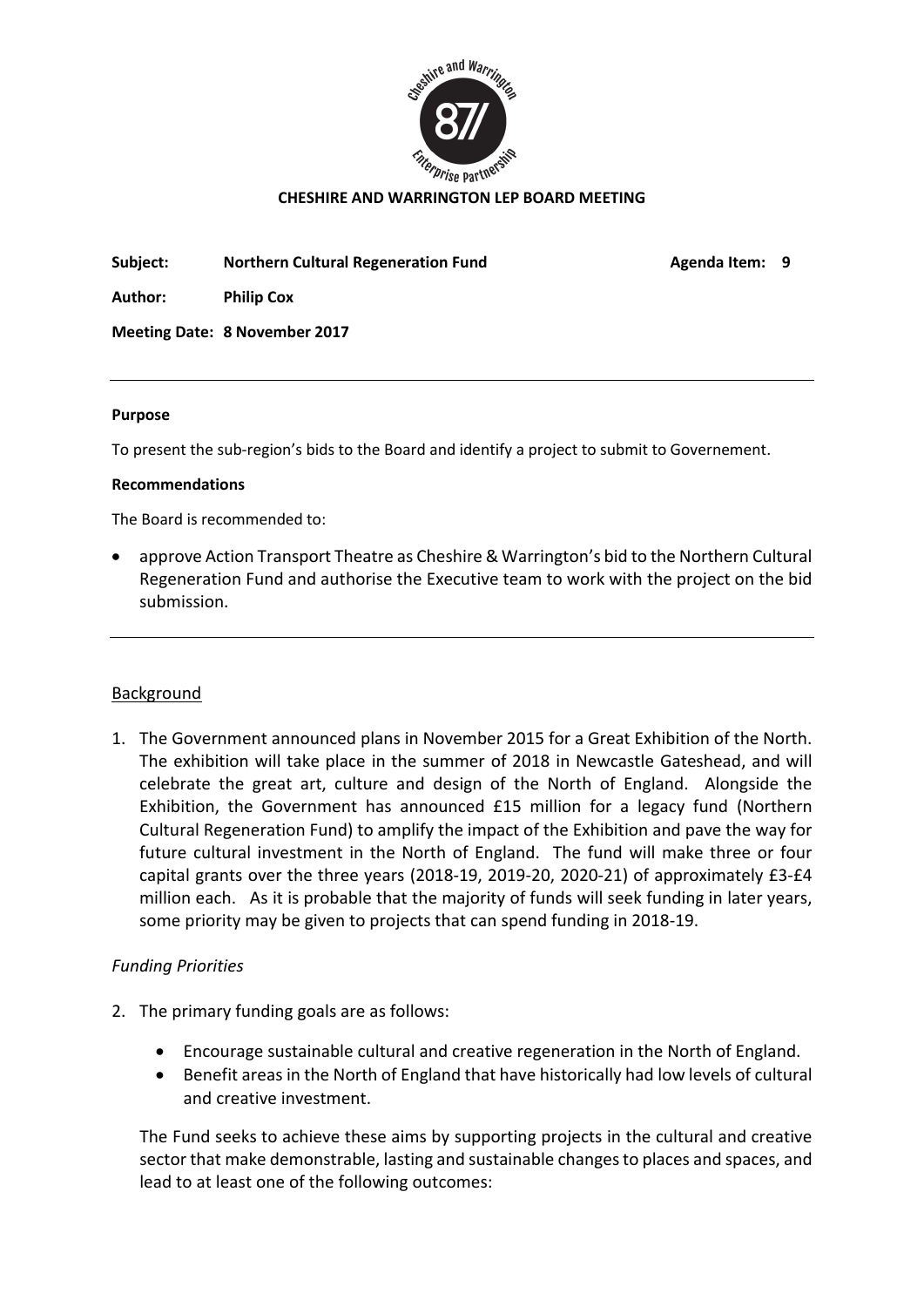- Increased opportunities for people, including children and young people, to experience and be inspired by culture and creativity.
- Better quality of life and wellbeing for local communities.
- More resilient and sustainable cultural and creative organisations.
- Innovative and effective partnerships between the cultural and creative sector and other sectors, especially digital and technology sectors.
- Increased investment and economic growth.
- Support Local Enterprise Partnership's cultural growth strategy, where such a strategy exists.

## *Bid Conditions and Assessment process*

3. The fund is open to bids from 11 LEPs in the North of England and, whilst there is no minimum partnership funding requirement, DCMS say that bidders should not expect the fund to provide more than 70% of the total project costs. All bids must be submitted to DCMS by 30th November 2017. The announcement of awards will be made by the end of March 2018.

### Cheshire and Warrington LEP selection process

- 4. The LEP asked Graham Lister to help with the development of our bid. Graham is an Arts and Cultural Advisor, with over three decades of experience working in the sector. He has been involved in numerous capital projects throughout the UK and was project director for Chester's Storyhouse.
- 5. Graham undertook a thorough search for projects was conducted, involving a broad range of cultural and creative industry stakeholders including Arts Council England, local authority led arts, heritage and regeneration teams, regularly funded arts and heritage organisations, festival organisers and others. Three projects emerged for consideration:
	- First Light Project Jodrell Bank.
	- Transformation of Whitby Hall Action Transport Theatre & CW&C.
	- Pyramid Centre Redevelopment Culture Warrington on behalf of Warrington BC.

Graham has spent time with each team discussing and reviewing their individual projects.

### First Light – Jodrell Bank.

6. This is a £22.5million project which will deliver a spectacular and beautiful new heritage gallery, which will engage visitors via exhibitions, digital artworks and architecture itself. The new centre will formalise Jodrell Banks's arts programme for the first time, giving this cultural activity a physical home, and embodying the interaction between the arts, digital technology, science heritage and culture to deliver a major new visitor facility.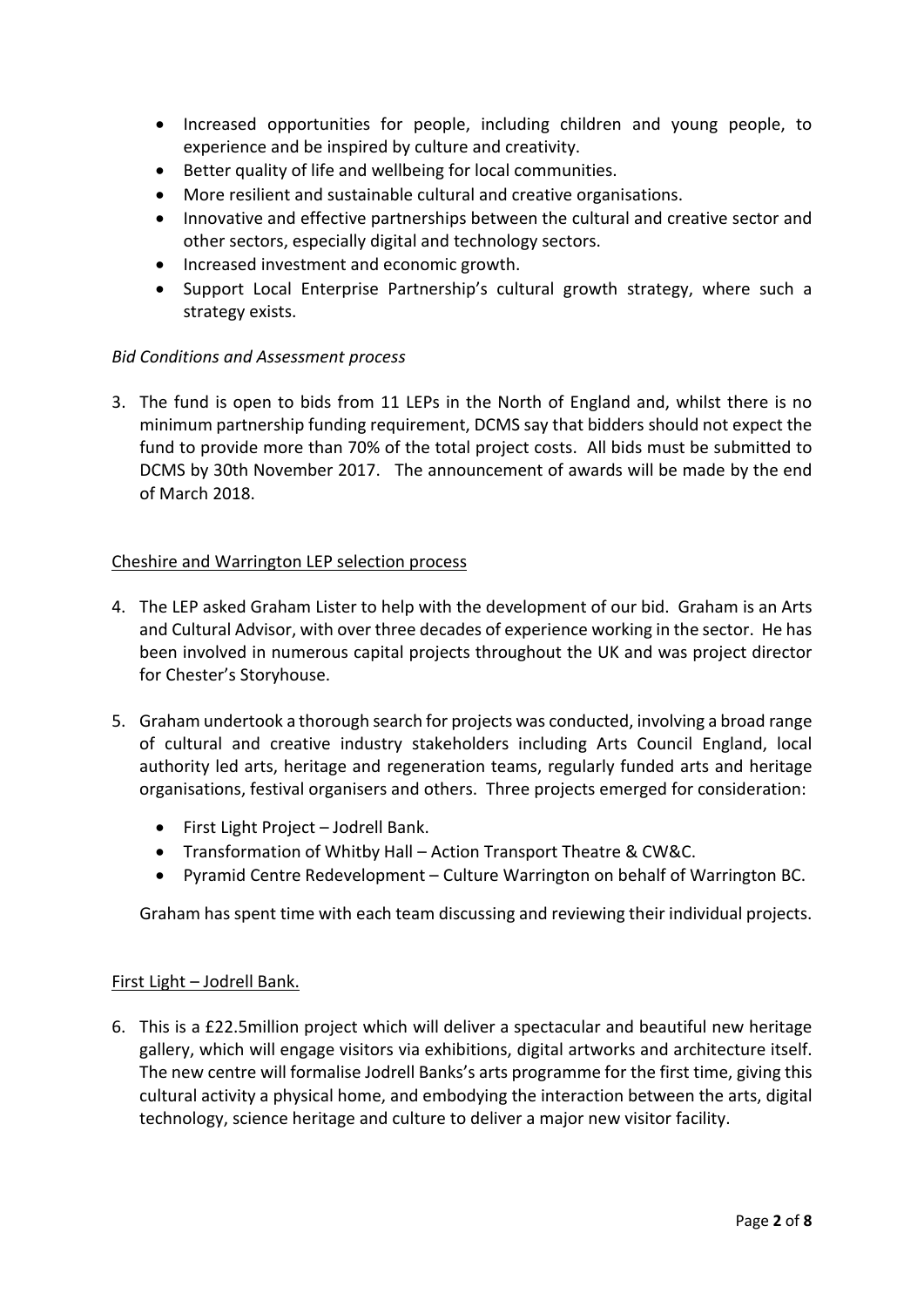- 7. The project is now at RIBA Stage 3, and an application for planning permission was made in September 2017, with a decision expected in early November. Market research shows that the new facility will attract an additional 127,000 visitors per year. It will also attract further schools, festival and non-paying visits, as well as visits from outside the NW region. With the recent World Heritage Site inscription, it is estimated that annual visitor numbers will rise to 350,000-400,000 within the first 5-7 years of operation.
- 8. The project has already been awarded £12million by the Heritage Lottery Fund and has so far raised £2.5million match funding. Manchester University is contributing £2million to the project. The remaining gap is £4.2million. The HLF funding expires in December 2017.
- 9. The First Light project has a robust business plan which has been prepared with the support of HLF's 'mentor' team and the University of Manchester's finance team. The project has a highly competent and practised delivery team, which is operating with the full support of the Department of Estates of the University of Manchester, which is highly experienced in delivering capital projects.
- 10. Analysis indicates that one in four visitors to Jodrell Bank is from the immediate catchment area, and that 75% are from a broader 60-mile radius incorporating Lancaster to the North, Sheffield to the East, Birmingham to the South and Merseyside to the West. The First Light's community engagement programme will therefore cover a wide geographical spread. It will build on networks and frameworks which are currently working well with disadvantaged communities in these areas, in order to ensure it has the most effective engagement.
	- 28% of visiting schools are in the bottom quartile of areas with multiple MMD.
	- 30% of school visits are from BAME backgrounds.
	- 13% are eligible for free school meals
	- 19% are from children for whom English is a second language.
	- The First Light project will welcome 30,000 school pupils per year.

| Total project cost  | £22.5million |
|---------------------|--------------|
| Funding in place    | £18.3m       |
| Funding application | E4.0m        |

# Transformation of Whitby Hall – Action Transport Theatre

- 11. Ellesmere Port is the home of the highly respected Action Transport Theatre (ATT). In the last 5 years, under the leadership of Nina Hajianna, they have positioned themselves as leaders in the field of arts and culture for children and young people.
- 12. The proposed project will see the transformation of ATT's existing building, located in the centre of Ellesmere Port, into a world class centre; specialising in high quality arts and culture for children, young people and their families. The building will be substantially upgraded and transformed to connect with the park and create iconic, contemporary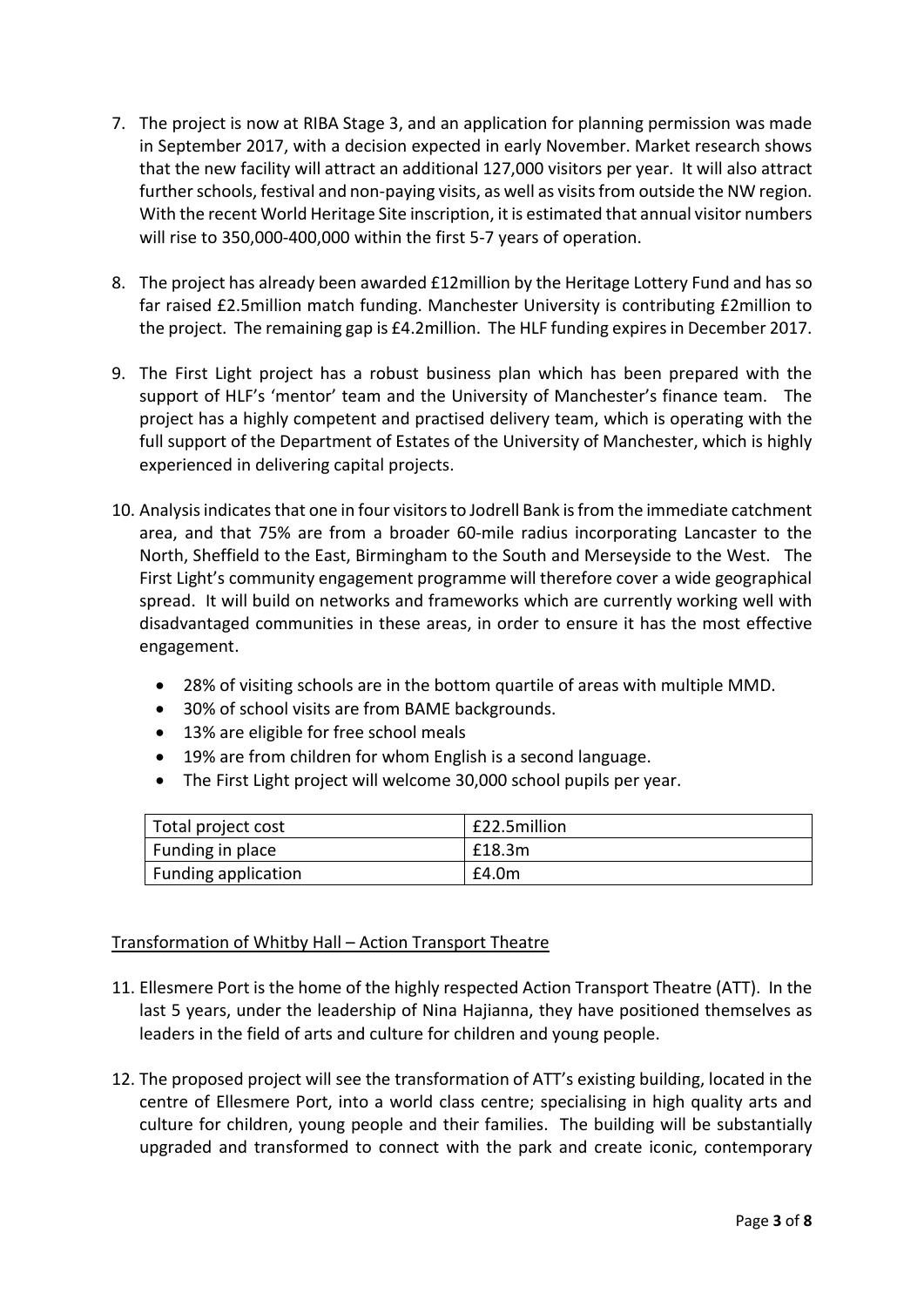spaces which will engage, broaden and inspire audiences and participants. The centre will be open throughout the day and evening, including weekends.

- 13. Ellesmere Port has in the past had little or no cultural investment. It has high levels of child poverty and socio/economic disadvantage. This project sees a powerful vision which will be transformational for the town and surrounding areas. It aligns with local priorities to improve the centre of town, attract and encourage investment and make people proud of Ellesmere Port as a place to work, live and visit.
- 14. ATT's work is impressive, high quality and broad in reach and content. Their many strands of activity include free participation programmes, working with some of the town's most vulnerable and disadvantaged young people. These include those with learning difficulties and who are often SEN statemented. In the last 12 months ATT's engagement programme has connected with nearly 14,000 children and young people. Reviews by Arts Council's Quality Assessors and national reviews in the press confirm their work is of an exceptional high standard.
- 15. ATT are in a strong position financially, having increased their turnover by 50% in the last 12 months, with Arts Council England funding confirmed until 2022 and reserves in excess of the minimum 3 months operating costs.

ATT are working in partnership with CW&C who will deliver the capital project as well as providing match funding and external business planning expertise.

| <b>Total Project Cost</b> | £4.820m        |
|---------------------------|----------------|
| Match Funding             | £1.450m (CW&C) |
| Funding application       | £3.370m        |

### Pyramid Centre Redevelopment - Culture Warrington on behalf of Warrington BC

- 16. This project aims to redevelop the Pyramid Arts Centre into a creative place which inspires people to engage with excellence in the arts and encourage participation by new audiences. The vision for the Pyramid responds to the current gaps in cultural infrastructure in Warrington and ensures it can meet the increasing and changing demand of the local cultural sector with specific focus on improving and increasing access to culture and supporting artists at various stages of their development and career by providing a platform to showcase and nourish their talent.
- 17. The proposed redevelopment will provide 'finishing school facilities' for a range of artforms including art, music, dance, drama, photography, creative writing, digital art and film. Supporting emergent artists with technical support and expert guidance needed to develop and present their practice, and to support in bridging the gap between the amateur and the professional. It will provide a safe environment for emergent artists to practice their artforms, to benefit from curatorial advice and guidance from professionals and peer networks and to exhibit their pieces publicly.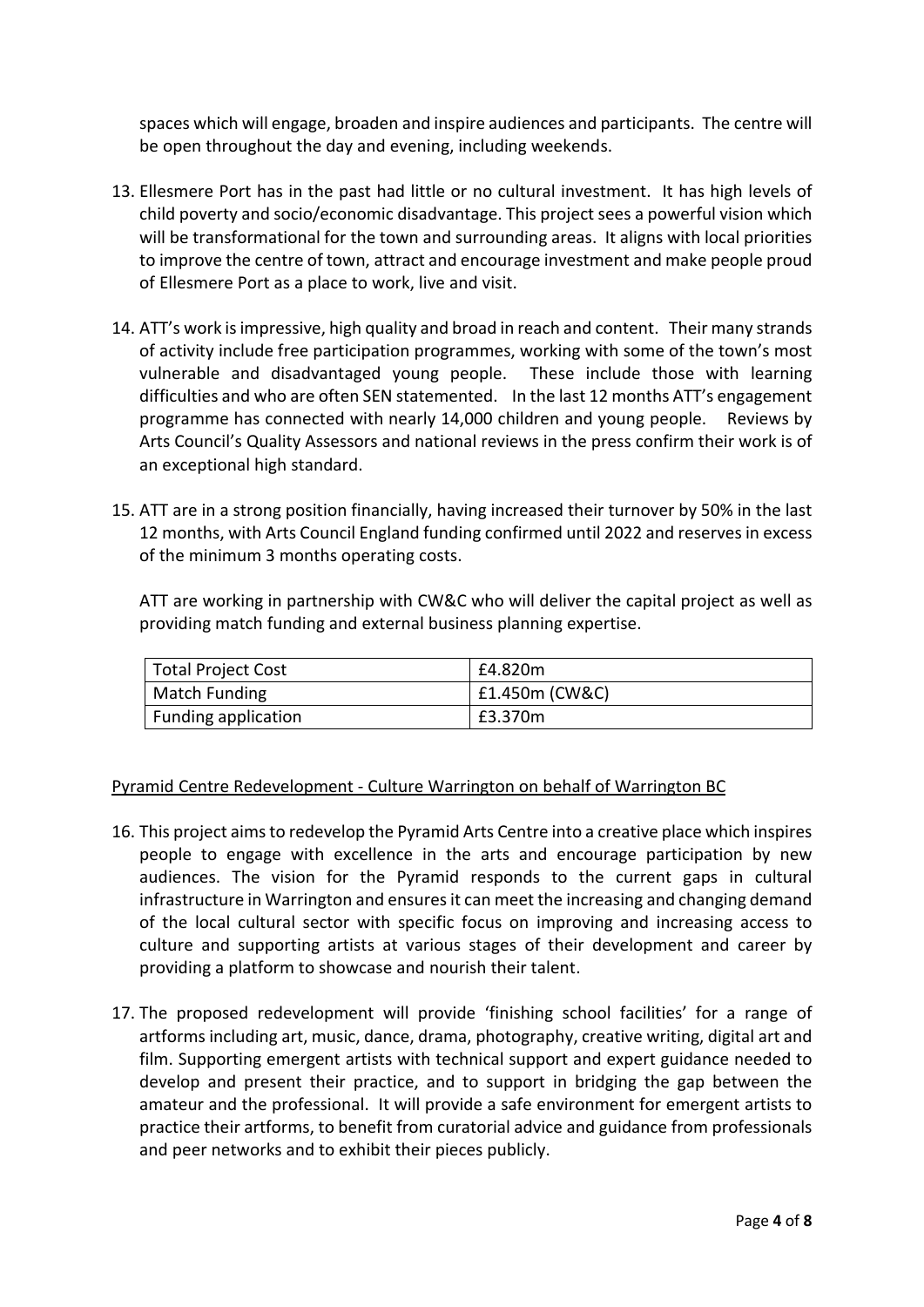- 18. The project will support the development of Culture Warrington into an organisation where work would be produced to a high standard enabling a strategic touring programme to be developed and generate income for the organisation whilst developing emergent artists' careers. Alongside the finishing school offer would be an increased programme of activity to enhance the visitor experience and complement the work and exhibitions of emergent artists, this would include professional exhibitions which are multi-media and multi-temporal in nature, are easy to engage with and provide inspiration to emergent artists. The current classes and courses programme would also be expanded to offer support to artists, as well as to create a platform for discussion on cultural phenomena for all our audiences.
- 19. The Pyramid redevelopment encompassing the revitalisation of both the building and the cultural programme, seeks to stimulate creativity, participation, and health and wellbeing throughout its new offer. The introduction of a café offer, and small retail offer will encourage cultural sector professionals to network and conduct business from this site and seeks to stimulate the engagement from non-current users.
- 20. Warrington has received lower levels of funding for cultural and creative development than its sub-regional partners, and cultural investment has also been lower down the list of funding priorities for WBC. RSA's Heritage Indices 2015-16 ranked Warrington in the lower authorities for heritage provision. There has now been a political step change in the Borough with regards to the wider outcomes that cultural and creative engagement can produce and this has been demonstrated through the increased resources allocated to the recent City of Culture Bid and to the development of a Cultural Commission for Warrington. The vision for Pyramid is seen as a catalyst for Culture Warrington's aim for NPO status and crucial to achieving Warrington's ambition to become future UK City of Culture.

| Total project Cost  | £5.5m          |
|---------------------|----------------|
| Match funding       | £1.5m from WBC |
| Funding application | £4m            |

### Assessment Against DCMS' Criteria

21. DCMS' bid guidance sets out that bids will be assessed against the following criteria:

| Fit with primary funding goals          |          |
|-----------------------------------------|----------|
| Delivery of desired outcomes            | 40 marks |
| Ambition and rationale for intervention |          |
| Value for money                         | 30 marks |
| Delivery and risk                       | 30 marks |
|                                         |          |

# First Light at Jodrell Bank

### *Rationale*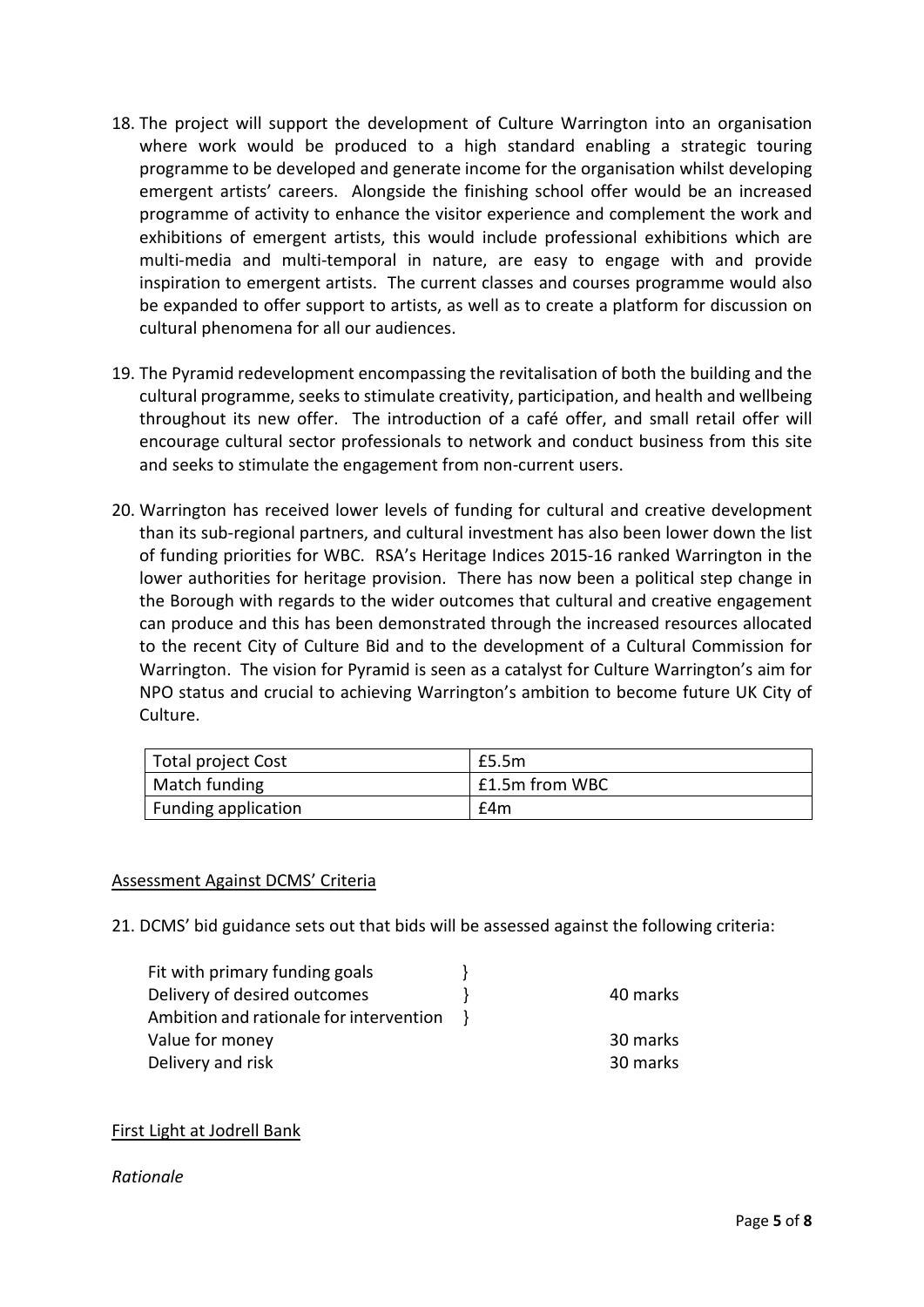22. This is a strong project that will engage with a very large number of visitors. However, the Arts Council, which will be advising DCMS on the bids, have said that they do not think that the location can be categorised as being one that exhibits a low cultural engagement – the key rationale for this competition. They have therefore also said that they will be advising DCMS that the Action Transport Theatre project performs better against the criteria for the fund. For this reason we have given Jodrell Bank 30 marks out of 40 on this criterion.

## *Value for Money*

23. The £4 million that Jodrell Bank is bidding for would secure a £22 million project and put Jodrell Bank in a good place to secure World Heritage Status. It also has a strong revenue stream from its visitors, meaning that it scores highly on sustainability. On the other hand, the Arts Council have commented that they think that there may be other sources for the final £4 million that the project needs, and that the project may therefore not be the best use of the Regeneration Fund. For this reason, Jodrell Bank has been awarded a score of 25 out of 30 on this criterion.

## *Deliverability and Risk*

24. Jodrell Bank scores highly on this criterion as it is shovel ready and anticipates getting planning approval this month. Nevertheless, it is a large project which must entail some risk – hence it is proposed to award the scheme 28 marks out of 30.

# Action Transport Theatre Ellesmere Port

### *Rationale*

25. The Arts Council consider the rationale for this project scores highly on DCMS' criteria as it is in an area of multiple deprivation with demonstrably low community engagement with existing cultural provision. They also think that the project will deliver very positive educational outcomes, and that the refurbishment of the theatre will enable a major expansion of the company's business. On this basis it has been it has been awarded a score of 35 out of 40 on this criterion.

### *Value for Money*

26. This project has less leverage than Jodrell Bank and, as it is slightly less advanced, cannot offer as much detail about its proposals. Nevertheless, it has been awarded the same score (25/30) as Jodrell Bank on the basis that Arts Council advice to DCMS would be that there are fewer (if any) alternative sources of funding for the project and that using the Regeneration Fund for this project would secure outcomes that wouldn't otherwise be achieved. It is also sustainable because ATT is one of the programmes due to receive funding from the Arts Council until at least 2022.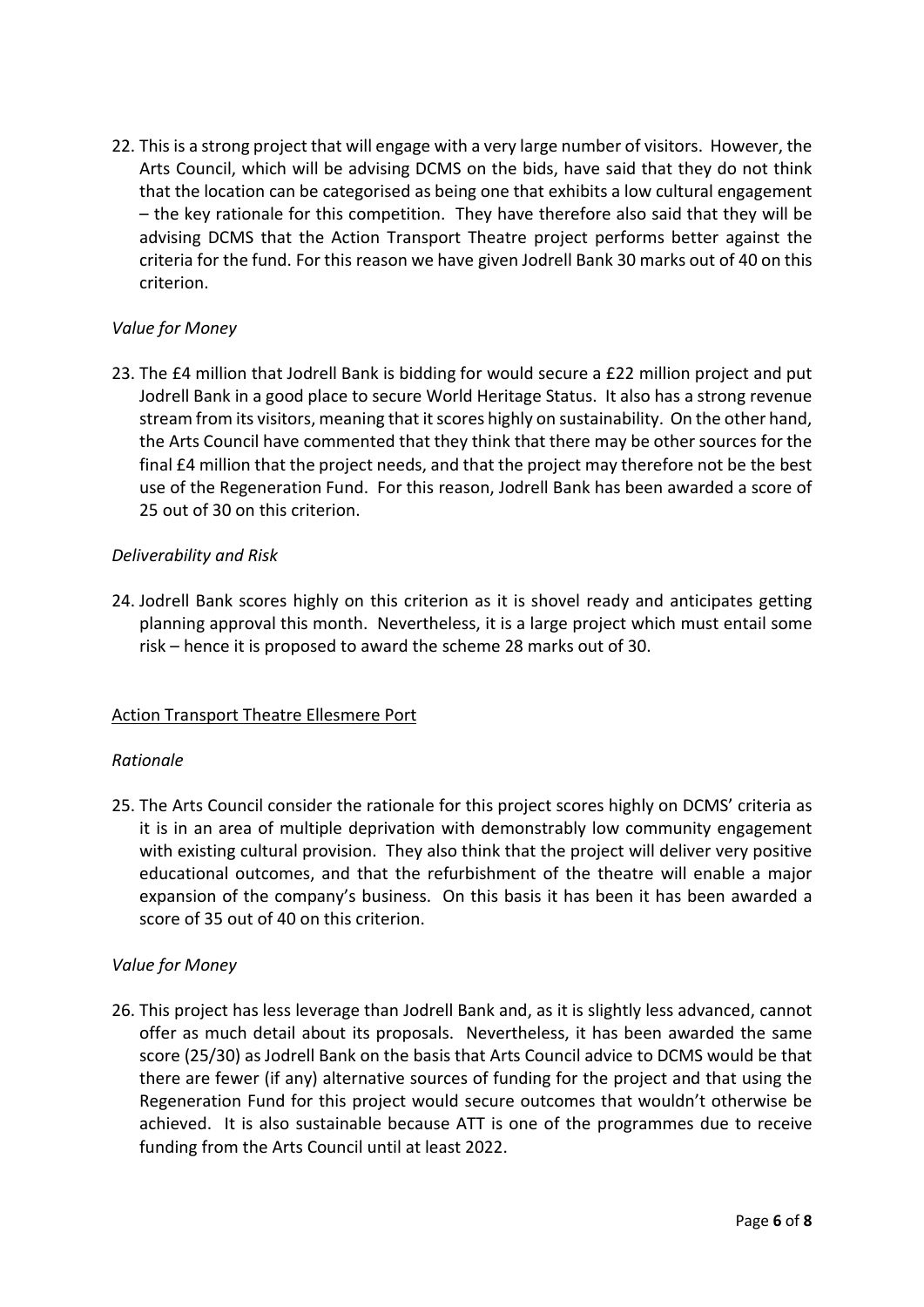## *Deliverability and Risk*

27. The ATT project is being delivered by the team that oversaw Storyhouse, and, therefore, has a track record of success. Nevertheless, it is less advanced than Jodrell Bank, so must be more risky, notwithstanding that CWaC has offered to underwrite it. On this basis it has been given a score of 25, slightly lower than Jodrell Bank's score of 28.

### Pyramid Centre Re-development

### *Rationale*

28. The Arts Council has not offered any views on the bid from the Pyramid Centre in Warrington. However, as a re-development of an existing facility it is conceptually very similar to the Ellesmere Port project. The Pyramid Centre also fits well with Warrington Borough Council's commitment to make leisure and culture a key element in the delivery of the New City, addresses previous low levels of cultural investment in the town and sits geographically close to a number of areas of deprivation. It has therefore been given the same mark on this criterion as ATT – 35/40.

## *Value for money*

29. Proposals for the Pyramid Centre re-development are at an earlier stage of development than either Ellesmere Port or Jodrell Bank and they therefore cannot offer as clear an explanation as the other two projects of their costs, income streams or outputs. As these feature strongly in the way DCMS propose to assess VfM, it has been given 23 marks slightly lower than for the other two.

### *Deliverability and Risk*

30. The Pyramid Centre is at a relatively early stage in its development so, but is a straightforward and quick project to implement, so has been given the same score (25 out of 30) as Action Transport Theatre.

### Overall Scores

|              | Rationale<br>(40) | <b>VfM</b><br>(30) | <b>Delivery and</b><br>risk<br>(30) | <b>Total</b><br>(100) |
|--------------|-------------------|--------------------|-------------------------------------|-----------------------|
| Jodrell Bank | 30                | 25                 | 28                                  | 83                    |

31. The scores for each of the projects are summarised in the table below.